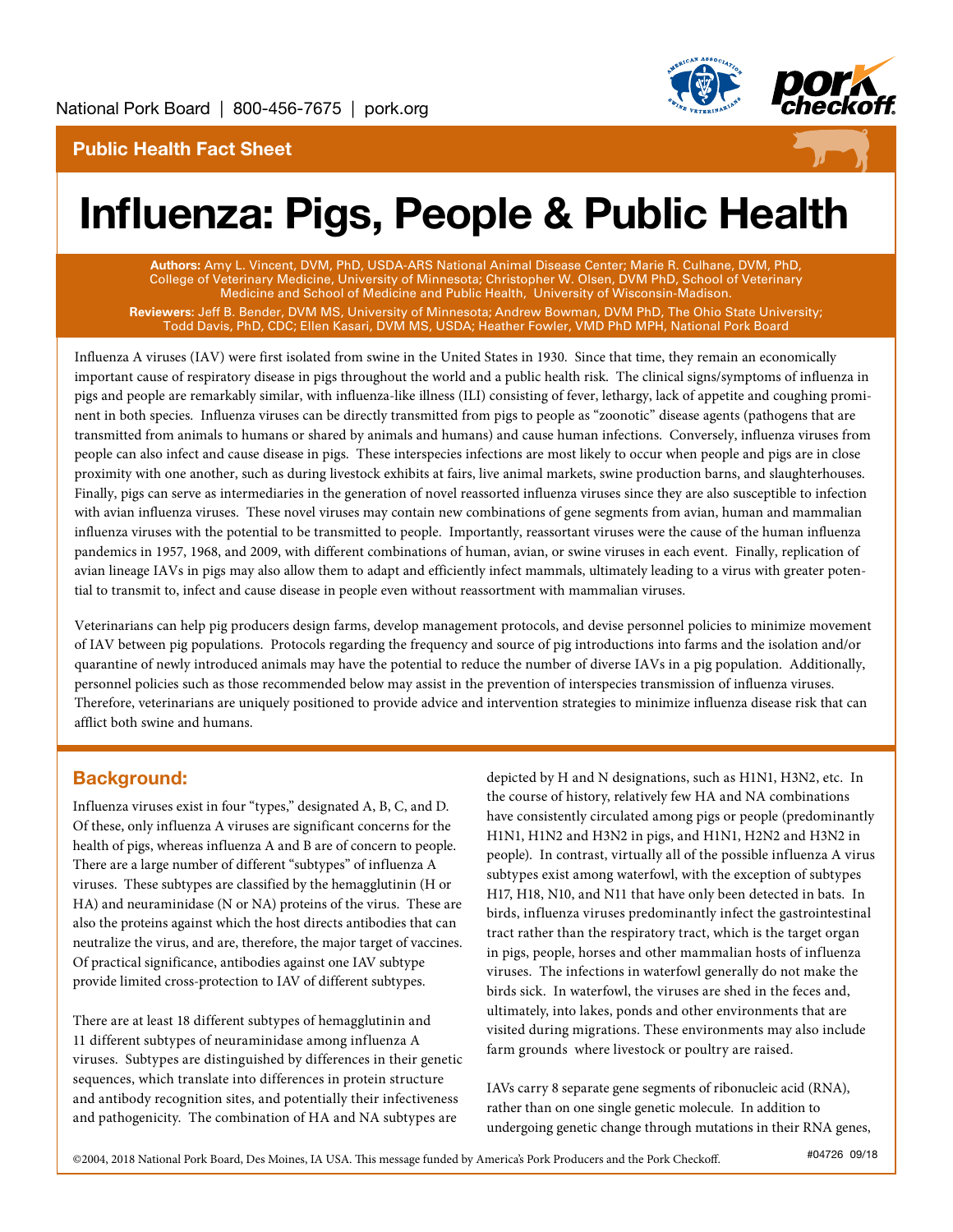the segmented genome of the virus has important implications for virus evolution. If two (or more) influenza viruses simultaneously infect cells in a single host, then these viruses can exchange RNA segments with one another during replication, thereby creating viruses with entirely new combinations of genes. This process, known as reassortment, was the basis for the emergence of viruses that caused influenza pandemics in the human population in 1957, 1968, and 2009. In 1957 and 1968, influenza viruses from waterfowl reassorted with the previously circulating human influenza viruses to create viruses with different hemagglutinin subtypes (from H1 to H2 in 1957 and from H2 to H3 in 1968). However, in 2009, the reassortment that generated the human pandemic virus was between viruses from a North American swine lineage termed "triple reassortant" and virus genes from a swine lineage known as "Eurasian avian." A change to a hemagglutinin against which the human population has no immunity ("antigenic shift") causes these periodic global pandemics. The 2009 H1N1 influenza pandemic revealed the importance of swine and humans to the global spread of influenza viruses. As a result of the recent pandemic, several important areas of research and surveillance were undertaken in the hopes of answering questions about influenza virus evolution, adaptation , and transmission.

So, how does this process of reassortment occur? In general, there is a functional "species" barrier to virus transmission between people and animals. This barrier exists, in part, because avian influenza viruses preferentially bind receptors expressed on bird enteric cells and human viruses preferentially bind receptors expressed on cells in the human respiratory tract. Pigs express some avian- and human-type receptors and that may allow infection with avian, human and swine influenza viruses. As such, pigs can serve as hosts in which avian viruses adapt to replicate in mammals. For example, in the late 1970s, an avian H1N1 virus of waterfowl-origin entered the pig population of Europe and soon became the dominant cause of influenza among European pigs. Subsequently, these avian H1N1 viruses were also sporadically detected in people in Europe and Asia, and ultimately contributed gene segments to the 2009 H1N1 human pandemic virus some 40 years later. Pigs are hypothesized to serve as the "mixing vessels" in which reassortment between avian and human influenza viruses can take place. To a lesser extent this occurs in other mammalian species such as dogs, even though no dog to human transmission events have been documented. The focus of such reassortment has historically been in Southeast Asia, the proposed "influenza epicenter," because cultural practices in this region bring pigs, people and waterfowl and other avian species into close contact with one another. However, it is now clear that influenza virus reassortment in pigs can occur anywhere in the world, as evidenced by the 2009 pandemic precursor viruses isolated from pigs in Mexico. Genetic mixing between IAV occurs frequently among swine, and other species. For example, interspecies transmission of influenza viruses from pigs to domestic turkeys has been recognized on numerous occasions. In contrast, transmission of influenza viruses between pigs and domestic chickens and other fowl, and vice versa, is very rarely reported.

#### Reducing interspecies transmission of influenza viruses

It is in the best interest of both human public health and swine health to minimize interspecies transmission of influenza viruses (i.e. from pigs to people, from people to pigs, from birds to pigs and from pigs to birds).

## Interspecies transmission among pigs and people

Zoonotic transmission of IAV from pigs to swine workers may go unrecognized or be misdiagnosed as typical human influenza viruses because the seasonal patterns of human and swine influenza disease largely overlap (late fall through winter) and confirmatory diagnosis requires subtype-specific and/or genomic testing to distinguish seasonal from zoonotic influenza virus infection. Uniquely, however, many zoonotic influenza cases have been associated with exposure at agricultural fairs during the summer months. These cases typically occur in children exhibiting swine or among people of higher risk for influenza, making these cases easier to recognize and trace back to swine exposure. In addition, the impact of transmission of influenza viruses from people to pigs should not be underestimated. Human seasonal IAV have sporadically made incursions into pig populations around the world. Human seasonal H1N1 and H1N2 viruses were introduced into U.S. swine in the early 2000s and human seasonal H3N2 viruses have spilled over into pigs repeatedly since 1968, with recent incursions occurring during the 2000s in China and Europe and during the 2010s in the United States. And since 1998, H3N2, H1N2 and H1N1 viruses circulating and causing disease in swine in the United States have contained human influenza virus genes. The human pandemic H1N1 virus from 2009 continues to be repeatedly transmitted from people back to pigs.

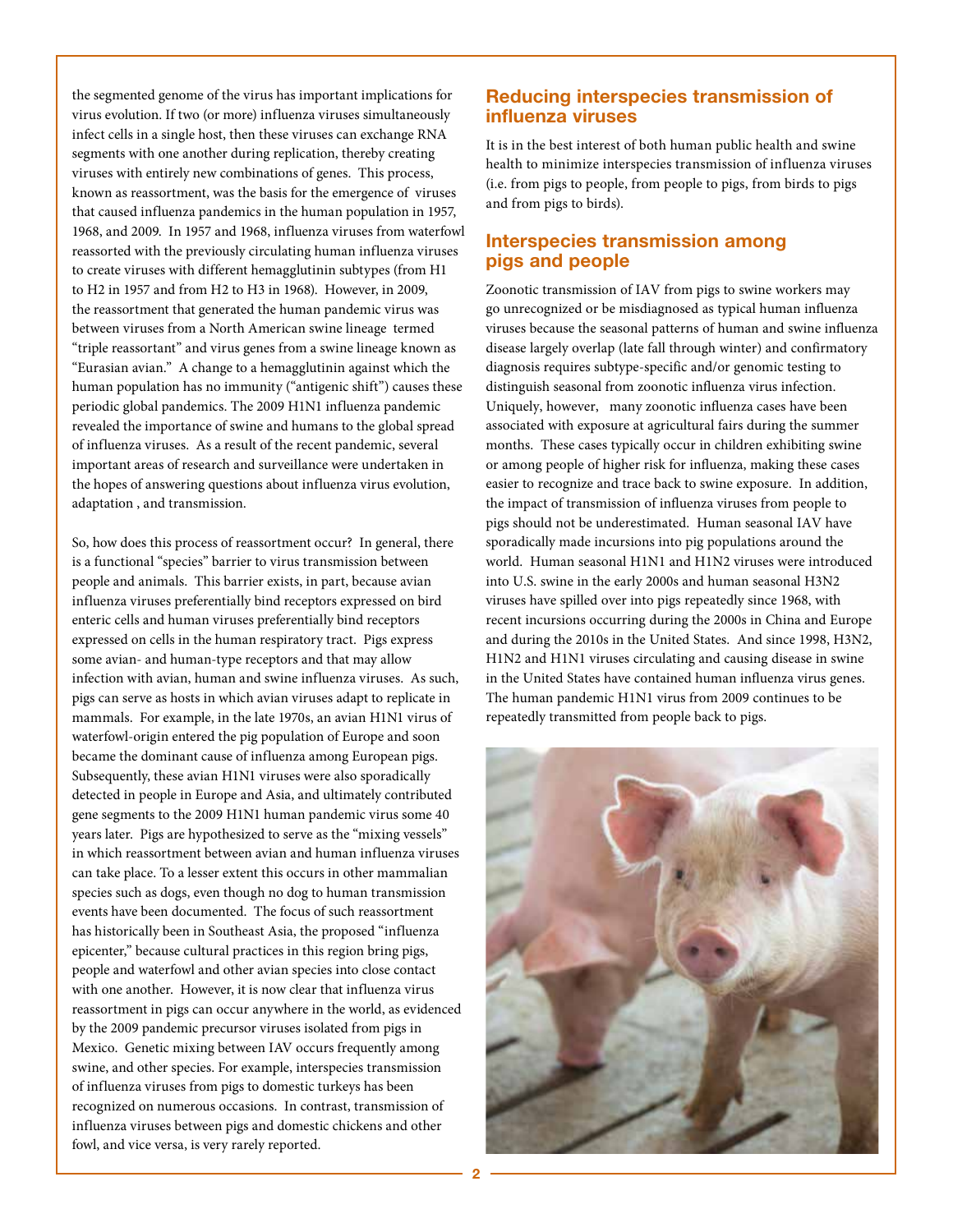### The following steps are potentially useful measures to reduce transmission of influenza viruses between pigs and people in the swine industry:

**Worker biosecurity:** Provide clothing and boots for workers that are worn only within the pig housing units, thus eliminating the chance to carry IAV into housing units from external sources. No contact with swine from other sources or with poultry is recommended for at least a 24 hour period before entry, along with a full body shower in between.

**Basic hygiene practices**: Workers should change clothes prior to leaving swine barns for office facilities, food breaks or their homes. In addition, hand-to-face contact should be minimized and hand-washing stations should be available and used prior to leaving each room or area and before returning to office or break rooms. Influenza viruses are spread not just by inhalation of aerosolized virus, but also by eye and nose contact with droplets of respiratory secretions. During outbreaks of ILI in swine, proper use of respirators can mitigate risk of transmission from pigs to workers.

**Sick-leave policies**: To further reduce the chances for infection of pigs with human lineage influenza viruses, the farm owner should provide sick-leave policies for employees that encourage them to remain away from work when they are suffering from acute respiratory infections. People typically shed influenza viruses for approximately 3-7 days, with the period of peak shedding correlated with the time of most severe clinical illness. Influenza-like illness (ILI) is typically defined as fever, cough, congestion, sore throat, and muscle aches. Workers that exhibit ILI after working with ill swine should seek medical care and disclose the swine contact to the medical professionals.

**Pursue alternative employment**: People with medical conditions that predispose them to severe influenza illness are recommended to avoid contact with swine, whether at public venues or through occupational exposure.

**Influenza virus vaccination of swine farm workers**: The vaccines produced on a yearly basis for the human population contain only human, not swine, strains of influenza viruses. Nonetheless, vaccination of farm workers may reduce the amount of virus shed by infected people during human influenza outbreaks, and thereby limit the potential for human influenza virus infection of their pigs.

**Ventilation & environmental conditions**: Ventilation systems in containment production facilities should be designed to minimize re-circulation of air within animal housing rooms. This is important to reduce the exposure of pigs to viruses from other pigs, to reduce their exposure to human influenza viruses, and conversely, to reduce exposure of workers to swine influenza viruses. Stressful environmental conditions or too few air exchantges contribute to reoccurrence of disease outbreaks caused by endemic strains.

**Influenza virus vaccination of pigs**: While the IAV vaccines used in swine today may not induce sterilizing immunity, nor completely eliminate clinical signs of infection, vaccination of pigs can reduce the levels of virus shed by infected animals, and thus reduce the potential for human exposure and zoonotic infections.

**Interspecies transmission among pigs and birds:** The global reservoir of IAVs in waterfowl, the examples of infection of pigs with waterfowl-origin influenza viruses, the risks for reassortment of avian viruses with swine and/or human influenza viruses in pigs, and the risk for transmission of influenza viruses from pigs to domestic poultry (especially turkeys) all indicate that contact between pigs and both wild and domestic fowl should be minimized.

## The following factors are potentially useful to reduce transmission of influenza viruses between birds and pigs:

- **Bird-proofing**: All doorways, windows and air-flow vents in swine housing units should be adequately sealed or screened to prevent entrance of birds.
- **Water treatment**: Do not use untreated surface water (because of waterfowl fecal contamination with influenza viruses) as either drinking water or water for cleaning in swine facilities. Likewise, it may be prudent to attempt to minimize waterfowl use of farm lagoons/ponds.
- **Separation of pig and bird production:** Do not raise pigs and domestic fowl on the same premises.
- **Feed security:** Keep pig feed in closed containers to prevent contamination with feces from birds and other peridomestic wildlife. Vigilance regarding the quality and origin of feed ingredients is recommended for feed security in general.

*Note: These recommendations clearly cannot apply to production units in which pigs are raised outdoors. Outdoor housing places pigs at increased risk for infection with influenza viruses from multiple sources.*